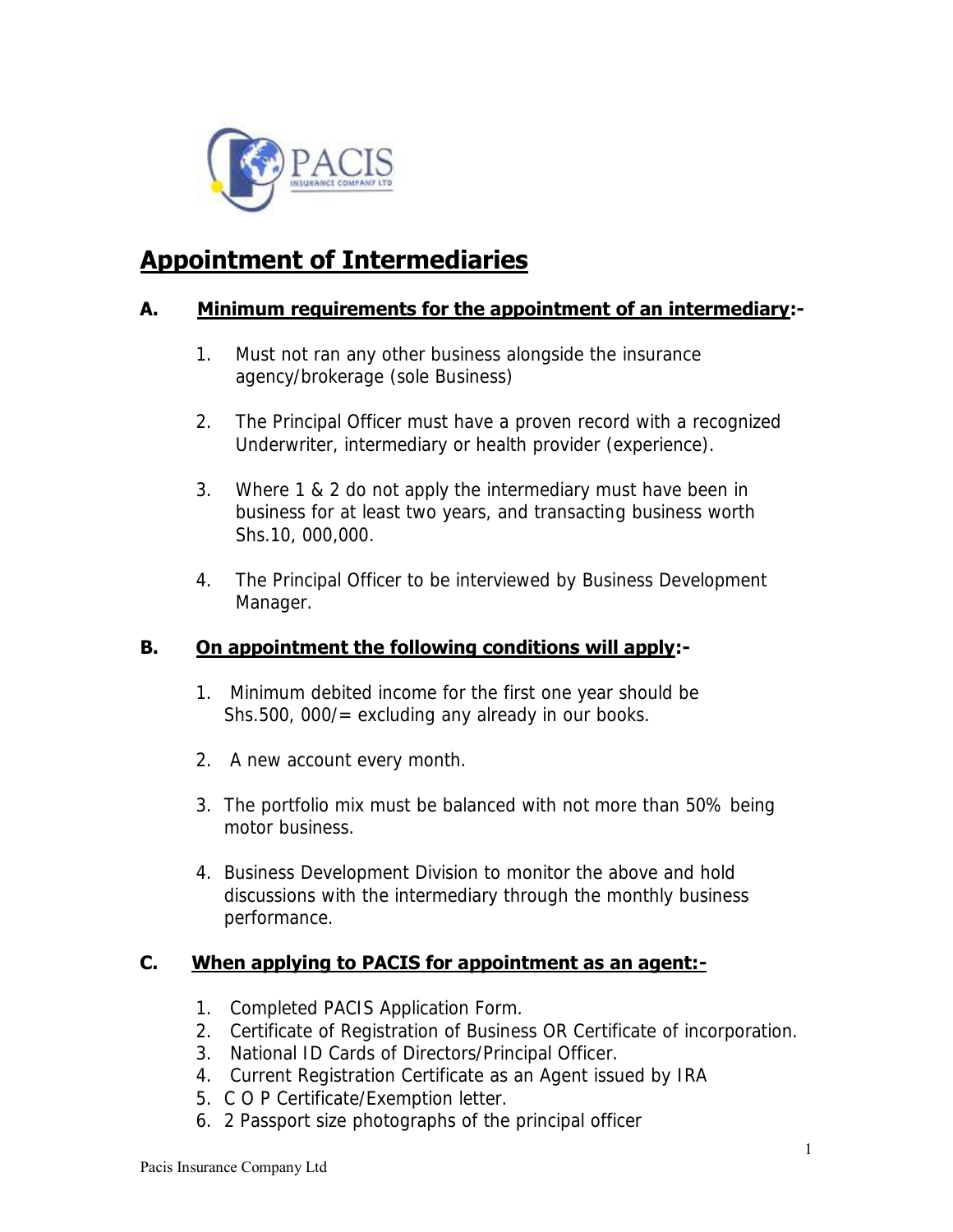

# **PACIS INSURANCE COMPANY LIMITED**

APPLICATION FOR AGENCY/BROKERAGE

|               |                                                                       | <u> 1989 - Johann John Stone, market fan it ferskearre fan it ferskearre fan it ferskearre fan it ferskearre fan i</u>                                                                                                        |
|---------------|-----------------------------------------------------------------------|-------------------------------------------------------------------------------------------------------------------------------------------------------------------------------------------------------------------------------|
|               | Other profession, business or occupation of all partners or directors |                                                                                                                                                                                                                               |
|               |                                                                       |                                                                                                                                                                                                                               |
|               | Office Tel. No.  HouseFax  Email                                      |                                                                                                                                                                                                                               |
|               |                                                                       | the control of the control of the control of the control of the control of the control of the control of the control of the control of the control of the control of the control of the control of the control of the control |
| 1.            | Educational background                                                |                                                                                                                                                                                                                               |
|               | Degree or Certificate awarded                                         | Year                                                                                                                                                                                                                          |
| a)            |                                                                       |                                                                                                                                                                                                                               |
| b)            |                                                                       |                                                                                                                                                                                                                               |
| $\mathbf{c})$ |                                                                       |                                                                                                                                                                                                                               |
| $\rm d$       |                                                                       |                                                                                                                                                                                                                               |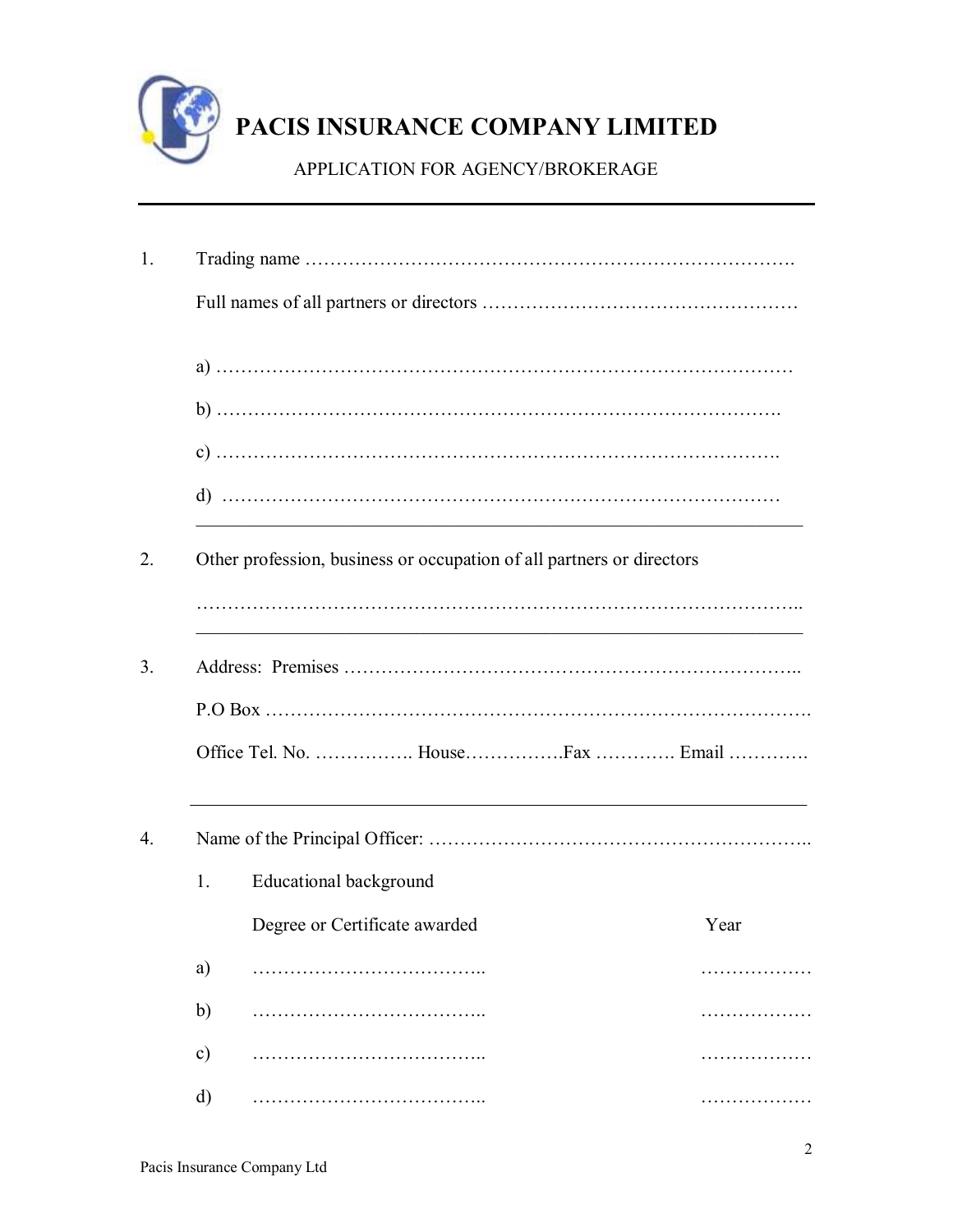|    | Employment background<br>2.                                                                                          |        |               |
|----|----------------------------------------------------------------------------------------------------------------------|--------|---------------|
|    | Company                                                                                                              | Year   | Position held |
|    | a)                                                                                                                   |        |               |
|    | b)                                                                                                                   |        |               |
|    | $\mathbf{c})$                                                                                                        |        |               |
|    | d)                                                                                                                   |        |               |
| 5. | Upon whose recommendation if any, is this application made?                                                          |        |               |
|    |                                                                                                                      |        |               |
|    |                                                                                                                      |        |               |
|    |                                                                                                                      |        |               |
|    |                                                                                                                      |        |               |
|    |                                                                                                                      |        |               |
|    |                                                                                                                      |        |               |
| 6. | How long have you carried on your present occupation of the proposed                                                 |        |               |
| 7. | Have you been registered with the Commissioner of Insurance for the current<br>Trading year?                         |        |               |
|    | Yes                                                                                                                  | No     |               |
|    | If yes, PLEASE ATTACH a copy of your Registration Certificate                                                        |        |               |
| 8. | Are you a director of any Insurance Company registered under the Insurance Act<br>1984?<br>$Yes$ (<br>$\lambda$      | $No$ ( |               |
| 9. | Do you hold any shares or controlling interests in any insurance company<br>registered under the Insurance Act 1984? |        |               |
|    | Yes<br>N <sub>0</sub>                                                                                                |        |               |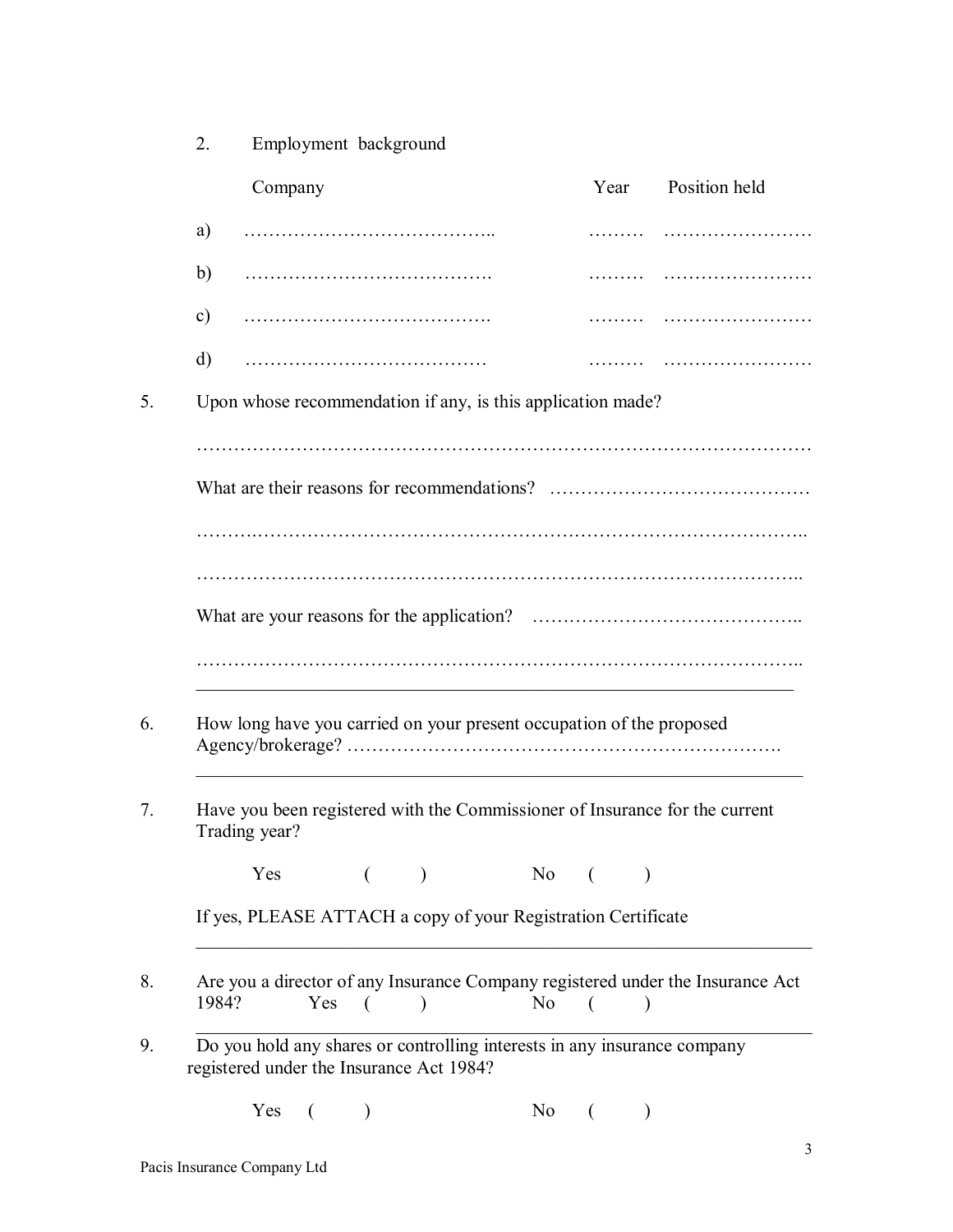|                |           | State the approximate annual premium you expect to introduce during the first    |         |                                                                                  |
|----------------|-----------|----------------------------------------------------------------------------------|---------|----------------------------------------------------------------------------------|
| creditors?     |           | Have you ever been bankrupt, insolvent or made to compromise with your           |         |                                                                                  |
| Yes (          | $\lambda$ | $No$ (                                                                           | $\big)$ |                                                                                  |
|                |           | Give the name of at least one person (not a relative) or corporation to whom the |         | Please let us have at least two names of the underwrites you are dealing with at |
|                |           | company may refer for information relating to this application                   |         |                                                                                  |
|                |           |                                                                                  |         |                                                                                  |
|                |           |                                                                                  |         |                                                                                  |
|                |           |                                                                                  |         |                                                                                  |
| at the moment. |           |                                                                                  |         |                                                                                  |